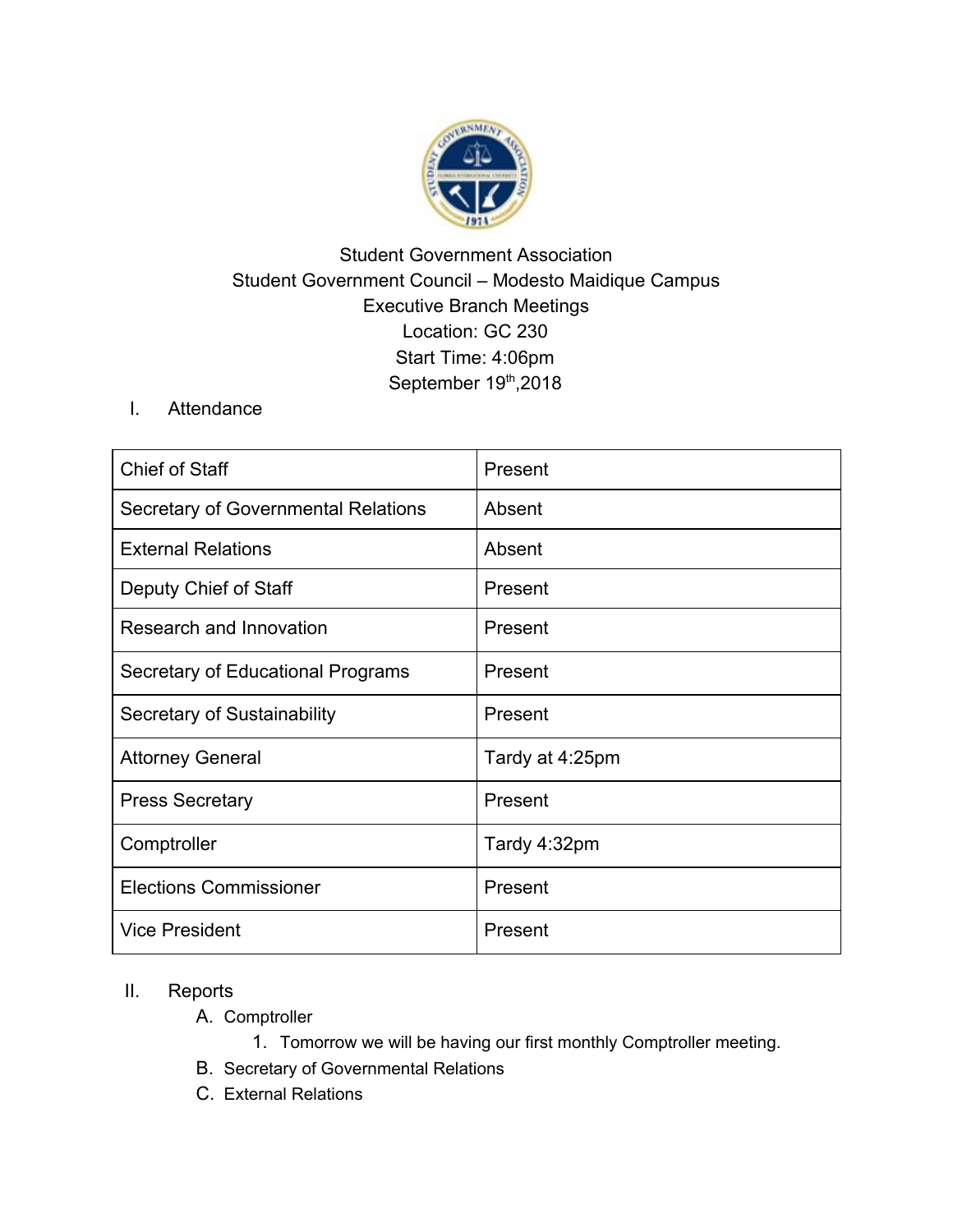- D. Press Secretary
	- 1. Met with my team, organized directors and assigned new positions
		- a) They will start coming to Senate and to the President's Roundtable.
	- 2. We decided to do a Meet & Greet for November 9th in the GC pit.
	- 3. One of my directors send out a doodle. We are collaborating with SPC on September 24th for Noche Latina.
		- a) We need volunteers
	- 4. If you have anything to post on social media or press release let us know as we will keep everything organized.
- E. Deputy Chief of Staff
	- 1. I helped table for Civic Engagement Week,
	- 2. I helped Vivi at Intern Interviews on Thursday.
	- 3. SGA bonding Activity for the month of October.
		- a) Since the SPC Vizcaya Takeover was limited to 40 spots, SGA wasn't able to go as a bonding event.
		- b) It was also the same day as the UM vs. FIU game and Drake concert so it conflicted.
	- 4. Updated the SGA Calendar.
		- a) If you are hosting events, please let me know ASAP so I can add them to the calendar.
	- 5. Since Intern applications were reopened, I promoted them on the Instagram Story and put the link in the Instagram bio again.
		- a) They were extended until 9/18/18.
- F. Research and Innovation
	- 1. Hulz Price
	- 2. Working with our Chief of Staff to secure a room for the Research Fair
		- a) January 22nd and 23rd at GC 243
	- 3. Goals
		- a) Still looking for directors
		- b) Post on social media to let students know
- G. Secretary of Educational Programs
	- 1. The last intern interview was yesterday September 18th.
		- a) I have the list of interns I want and I will be sending out emails letting them know they were selected for the internship.
	- 2. First meeting is Tuesday the 25th 4-6pm in GC Senate Chambers
	- 3. September 29th Intern retreat
	- 4. Conducted first two Intern interviews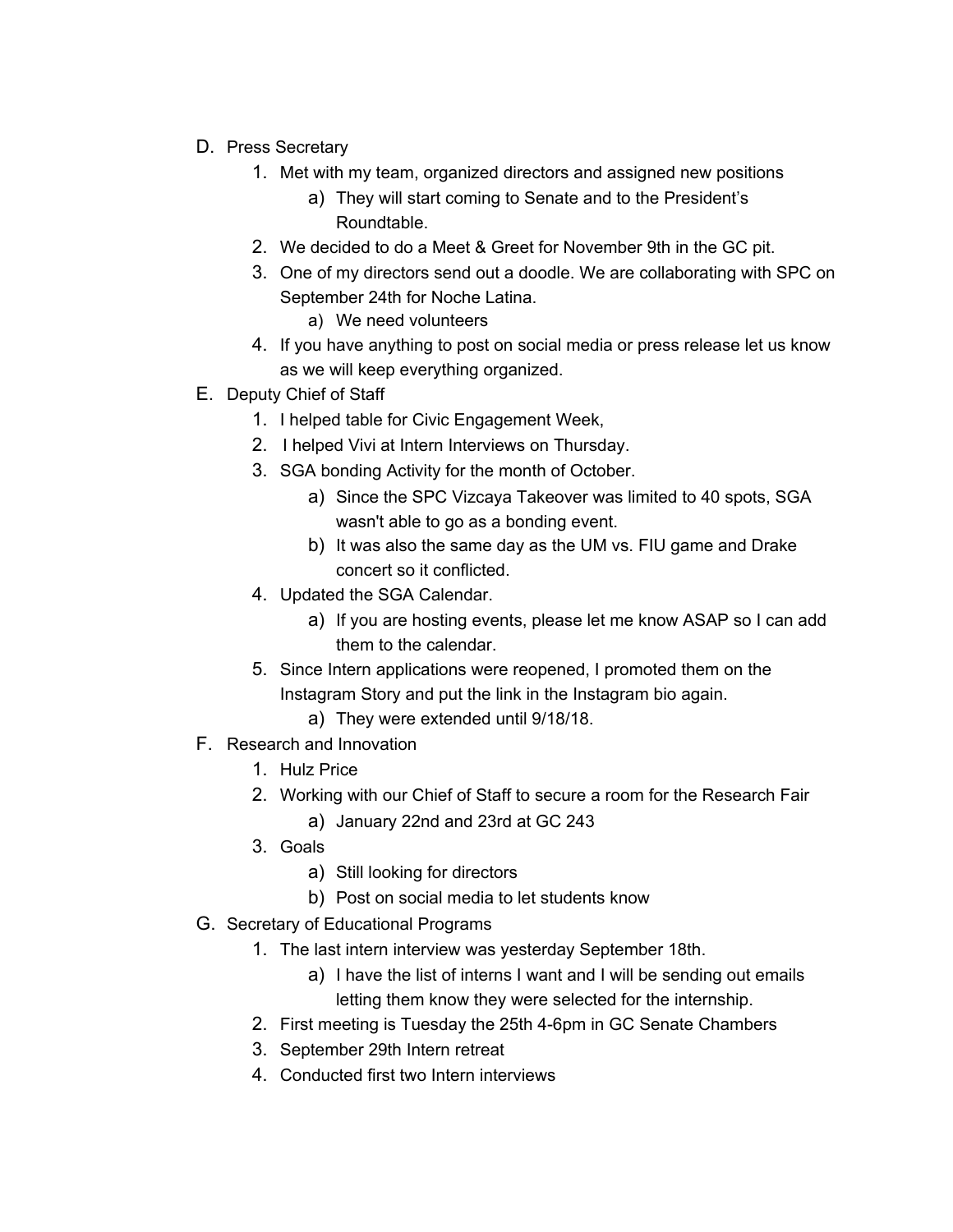- a) interns were asked sets of questions in a group setting and scenarios in small groups.
- b) I showed them a power point where they hopefully got more familiar with the basics of SGA,
- c) They also wrote down their ideas on paper on new FIU Traditions and improvements on campus or online they had in mind.
- 5. Applications close on Tuesday, 9/18 which will also be the last Interview Day where I will meet the last set of possible interns and make final decisions on Wednesday, 9/19.
- H. Secretary of Sustainability
	- 1. Met with Daren Goldin to discuss making FIU solar.
		- a) We discussed the budget and set up a plan to make at least one building in FIU solar.
		- b) We also talked about how that could contribute to the green revolving fund.
	- 2. Talked with Jerome about the FIU and FPL contract in regards on how we can proceed with the Frost Museum Solar Panel process.
	- 3. Met with Lissette to talk about my arboretum proposal and she gave me suggestions on how to improve it.
	- 4. Checked in with Yanina about the composting project and am currently in a group chat with her trying to figure out the logistics of the project.
	- 5. Updated the arboretum proposal.
- I. Attorney General
	- 1. Just attended the Internal Affairs meeting on how to proceed with the process of Jose's resignation.
- J. Secretary of Health and Well-being
- K. Secretary of Transportation and Safety
- L. Secretary of Academic Affairs
- M. Elections Commissioner
	- 1. Got in contact with Senator Mitra. There is a vacancy in the Graduate School Professional Committee.
		- a) Helped her host an information session with a student that is interested in that position.
	- 2. Talked with Antonia to open the application for Lower Division Senator.
- N. Secretary of Social Justice and Equity
- O. Secretary of BBC
- P. Secretary of I-75
- Q. Secretary of ECC
- R. Chief of Staff
	- 1. President's Roundtable Meeting